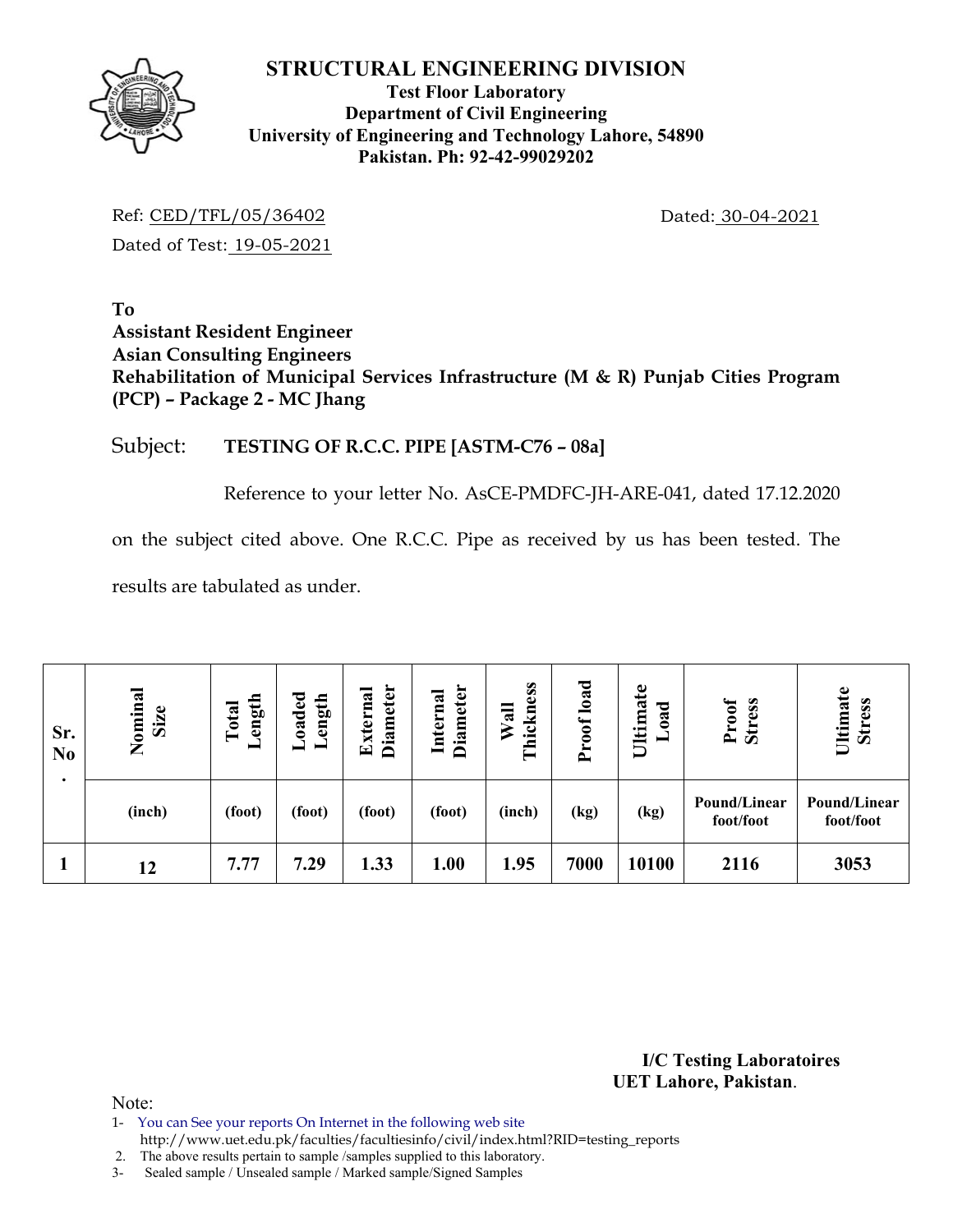

**Test Floor Laboratory Department of Civil Engineering University of Engineering and Technology Lahore, 54890 Pakistan. Ph: 92-42-99029202** 

To, M/S Prefab Services (Pvt) Ltd Wah Cantt, Taxila

Reference # CED/TFL **36444** (Dr. Waseem Abbass) Dated: 18-05-2021 Reference of the request letter # PSL/MTL/21/019-A Dated: 04-05-2021

**Tension Test Report** (Page – 1/1)

Date of Test 19-05-2021 Gauge length 2 inches

Description Welded Pipe Steel Strip Tensile and Bend Test

| Sr. No.                                                                  | Designation | Size of Strip<br>(mm)                                                    | Section<br>Area<br>$\mathsf{X}$<br>$\text{mm}^2$ ) | <b>Breaking</b><br>Load<br>(kg) | Ultimate<br><b>Stress</b><br>(MPa) | Elongation<br>(inch) | % Elongation | Remarks                                                     |  |  |
|--------------------------------------------------------------------------|-------------|--------------------------------------------------------------------------|----------------------------------------------------|---------------------------------|------------------------------------|----------------------|--------------|-------------------------------------------------------------|--|--|
| 1                                                                        | Welded      | 21.90x8.00                                                               | 175.20                                             | 7800                            | 436.75                             | 0.50                 | 25.00        | Failure at the location other than weld                     |  |  |
| $\mathbf{2}$                                                             | <b>Pipe</b> | 22.00x8.00                                                               | 176.00                                             | 8000                            | 445.91                             | 0.50                 | 25.00        | Failure at the location other than weld                     |  |  |
| $\blacksquare$                                                           |             |                                                                          |                                                    |                                 | ۰                                  |                      | Ξ.           |                                                             |  |  |
|                                                                          |             |                                                                          |                                                    |                                 | $\blacksquare$                     | ۰                    | -            |                                                             |  |  |
|                                                                          |             |                                                                          |                                                    |                                 |                                    |                      |              |                                                             |  |  |
|                                                                          |             |                                                                          |                                                    |                                 |                                    |                      |              |                                                             |  |  |
|                                                                          |             |                                                                          |                                                    |                                 |                                    |                      |              | Only two samples for tensile and four samples for bend test |  |  |
|                                                                          |             |                                                                          |                                                    |                                 |                                    |                      |              |                                                             |  |  |
|                                                                          |             |                                                                          |                                                    |                                 | <b>Bend Test</b>                   |                      |              |                                                             |  |  |
| Strip taken from Welded Pipe Root Bend Test Through 180° is Satisfactory |             |                                                                          |                                                    |                                 |                                    |                      |              |                                                             |  |  |
| Strip taken from Welded Pipe Root Bend Test Through 180° is Satisfactory |             |                                                                          |                                                    |                                 |                                    |                      |              |                                                             |  |  |
| Strip taken from Welded Pipe Face Bend Test Through 180° is Satisfactory |             |                                                                          |                                                    |                                 |                                    |                      |              |                                                             |  |  |
|                                                                          |             | Strip taken from Welded Pipe Face Bend Test Through 180° is Satisfactory |                                                    |                                 |                                    |                      |              |                                                             |  |  |

**I/C Testing Laboratoires UET Lahore, Pakistan**.

Note:

1- You can See your reports On Internet in the following web site http://www.uet.edu.pk/faculties/facultiesinfo/civil/index.html?RID=testing\_reports

2. The above results pertain to sample /samples supplied to this laboratory.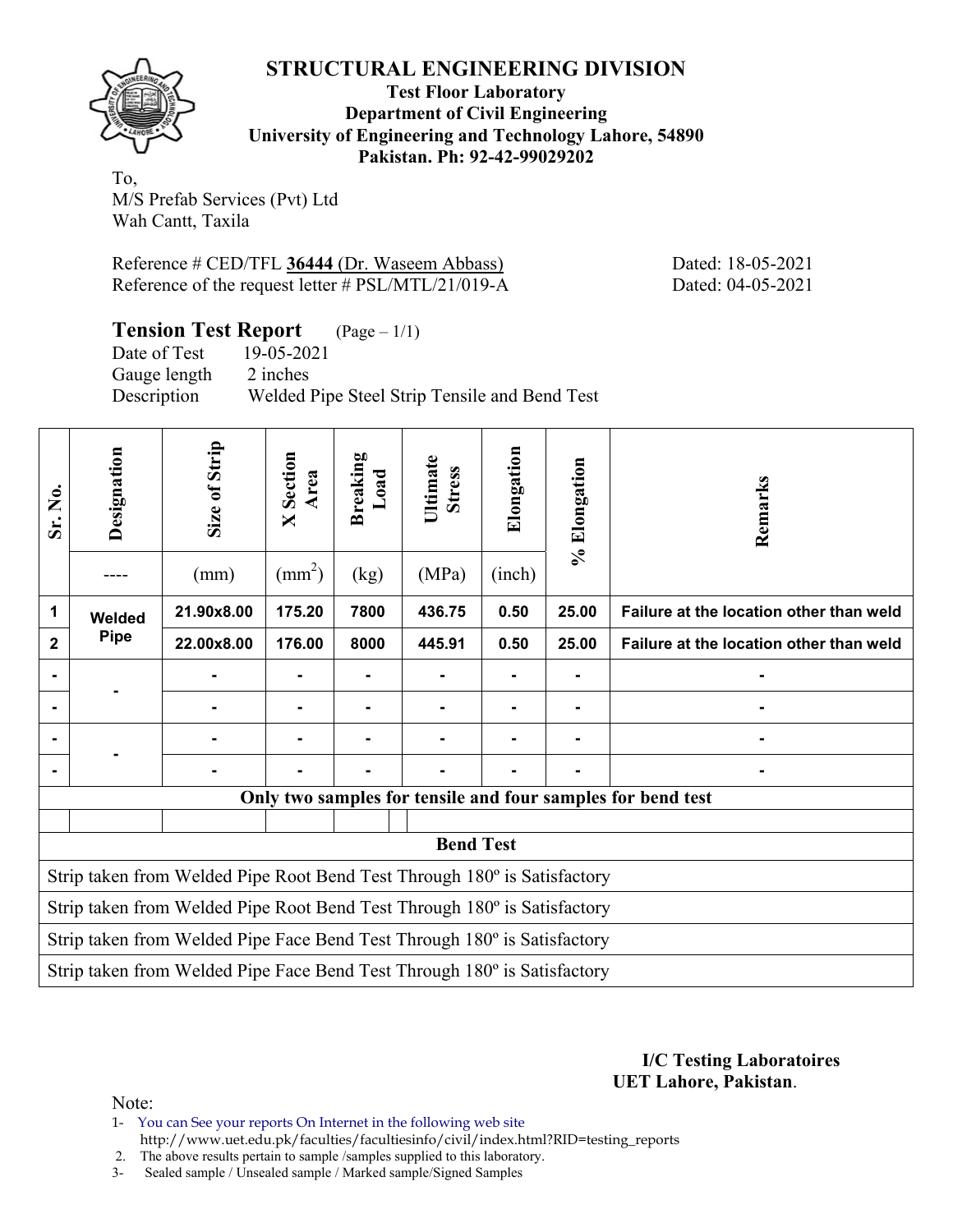

**Test Floor Laboratory Department of Civil Engineering University of Engineering and Technology Lahore, 54890 Pakistan. Ph: 92-42-99029202** 

Ref: CED/TFL/05/36445 Dated: 18-05-2021

Dated of Test: 19-05-2021

### **To Resident Project Manager / Resident Engineer Zeeruk International (Pvt) Ltd Construction Supervision of The Main Dual Expressway DHA - Quetta**

# Subject: **TESTING OF R.C.C. PIPE [ASTM-C76 – 08a]**

Reference to your letter No. 5065057/2/1/00014, dated 05.04.2021 on the

subject cited above. One R.C.C. Pipe as received by us has been tested. The results are

tabulated as under.

| Sr.<br>N <sub>0</sub> | Nominal<br>Size | ength<br>Total<br>$\overline{\phantom{0}}$ | oaded<br>ength | <b>Diameter</b><br>xterna<br>囯 | <b>Diameter</b><br>Internal | hickness<br>$W$ all<br>╒ | Proof load | Ultimate<br>oad<br>▬ | <b>Stress</b><br>Proof    | Ultimate<br><b>Stress</b> |
|-----------------------|-----------------|--------------------------------------------|----------------|--------------------------------|-----------------------------|--------------------------|------------|----------------------|---------------------------|---------------------------|
|                       | (inch)          | (foot)                                     | (foot)         | (foot)                         | (foot)                      | (inch)                   | (kg)       | (kg)                 | Pound/Linear<br>foot/foot | Pound/Linear<br>foot/foot |
|                       | 12              | 7.75                                       | 7.34           | 1.34                           | 1.01                        | 2.00                     | 9200       | 11200                | 2748                      | 3345                      |

**I/C Testing Laboratoires UET Lahore, Pakistan**.

Note:

1- You can See your reports On Internet in the following web site

 http://www.uet.edu.pk/faculties/facultiesinfo/civil/index.html?RID=testing\_reports 2. The above results pertain to sample /samples supplied to this laboratory.